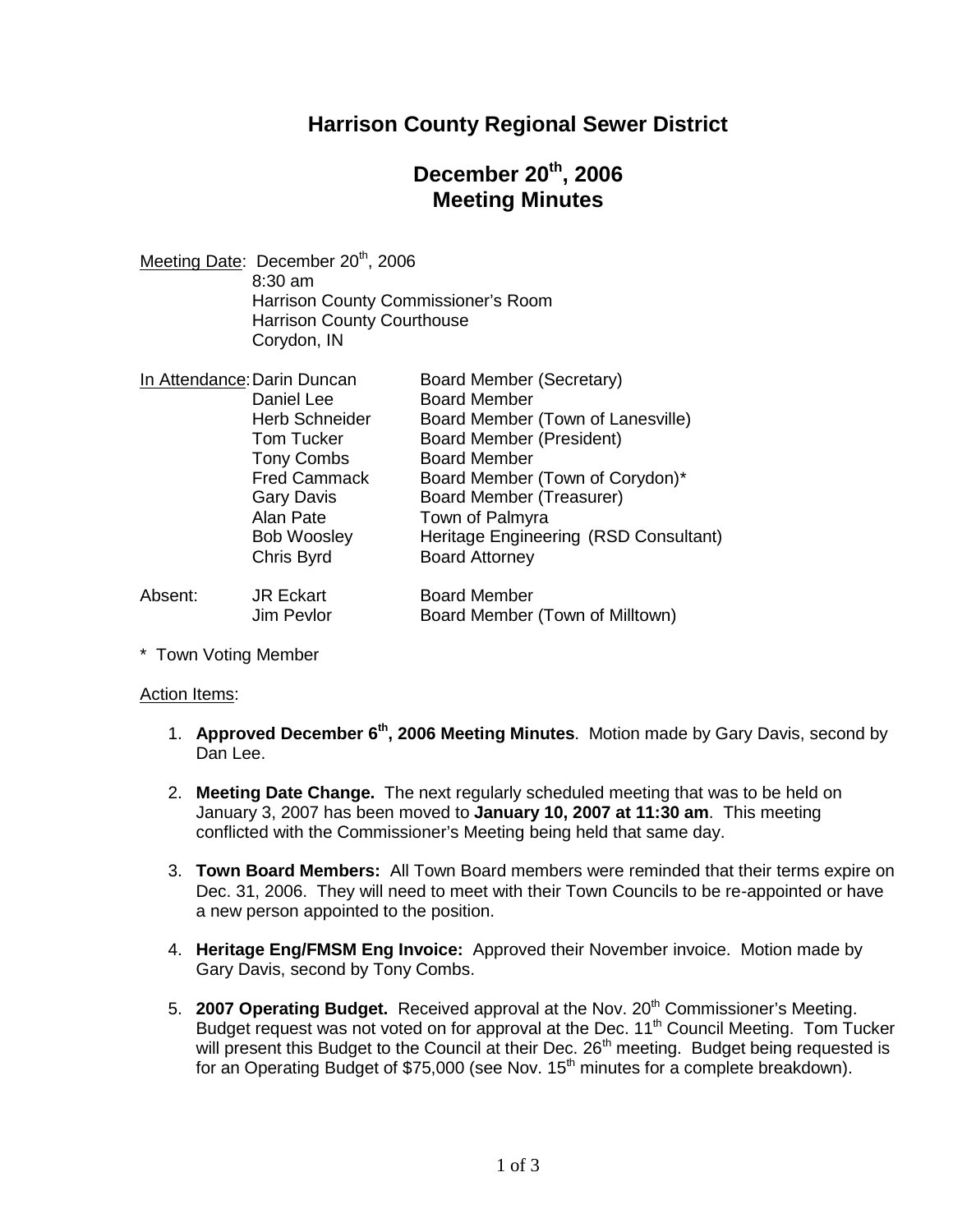- 6. **Berkshire WWTP:** Approved the Request for Qualifications for the analysis of the proposed improvements to be made to the WWTP. Will be advertised in the Corydon Democrat on Wed. Dec. 27<sup>th</sup> and January 3<sup>rd</sup>.
- 7. **Sewer Standards:** Tabled the approval of the draft standards. Several edits were requested by Board members during the meeting. A revised set of standards will be sent out to all prior to the next scheduled meeting. These standards will be voted on for approval at the next meeting.
- 8. **Elected Officials:** Meeting with newly elected officials will be held at the January 10<sup>th</sup>, 2007 meeting. Bob Woosley will send out invites to the newly elected officials: Terry Miller, Leslie Robertson, William Nichols, and Gordon Pendleton. These officials will be invited to attend and will be provided an update of all work performed to date (from Stakeholder Meetings to the present day District Board).
- 9. **Mailing Address:** A motion was made by Darin Duncan, seconded by Gary Davis to change the official mailing address to the Auditor's Office. The new mailing address will be: Harrison County Auditor, 300 N. Capitol Ave., Room 202, Corydon, IN 47112. Bob Woosley shall prepare a letter and send to IDEM informing them of this change.

### Summary of Items Discussed

- 1. Corydon Flow Request: Request was made to the Town on November 15, 2006. Still awaiting a response from the Town. Fred Cammack will call the Town's Engineer (Midwestern) to determine the status of their review.
- 2. Board Member Payment: Chris Byrd reported that Indiana law does not allow for the compensation of elected officials or those serving in a public office (Health Dept employees) to receive compensation for serving on Boards. Mr. Byrd recommend against providing compensation to Board members for attendance at meetings. Mr. Byrd states that payment to Board members for direct expenses (travel, meals, etc.) is allowed.
- 3. Berkshire WWTP: Alan Pate informed the Board that he was informed that the operator at the WWTP (Roger Hensley) has sent written notification to IDEM last week informing them of his resignation from being the operator of the plant. Bob Woosley will contact IDEM to determine the status.

### Next Meeting:

- 1. January 10<sup>th</sup>, 2006 at 11:30 a.m. @ Harrison County Commissioner's Room.
- 2. Agenda Items:
	- Elected Officials Update
	- 2007 Budget Discussion
	- Sewer Standards: adoption
	- Corydon Flow Request: update<br>- Stormwater Ordinance Workgro
	- Stormwater Ordinance Workgroup selection of members

Minutes prepared by: Heritage Engineering/FMSM Engineers